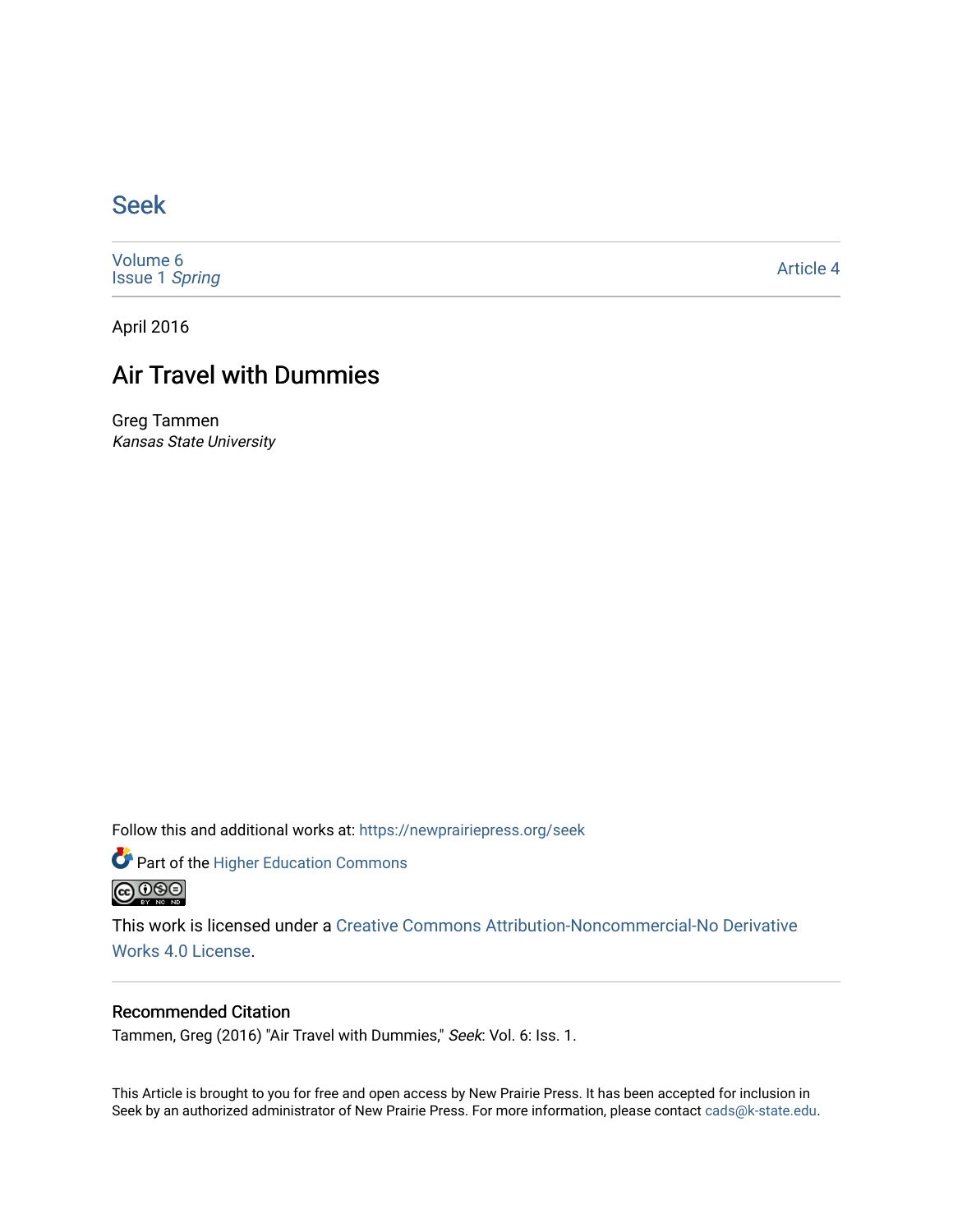*16* **Seek Spring 2016** *17*

**How a team of engineers and mannequins is improving comfort and safety for passengers in airplanes**

"This is it," says Byron Jones, professor of mechanical engineering, as he flips several switches. The large, darkened air cabin springs to life with warm electronic hums and the sound of air circulating overhead. Stubby nozzles above passenger seats begin forcefully blowing air downward. Portable lighting rigs illuminate the cabin and its silent, lifeless passengers.

This is a scale-model Boeing 767 passenger cabin. Kansas State University researchers use it as a laboratory to conduct ground-based air cabin research for the Federal Aviation Administration and the commercial air transportation industry.

#### *By Greg Tammen*

# with dummies

Tammen: Air Travel with Dummies